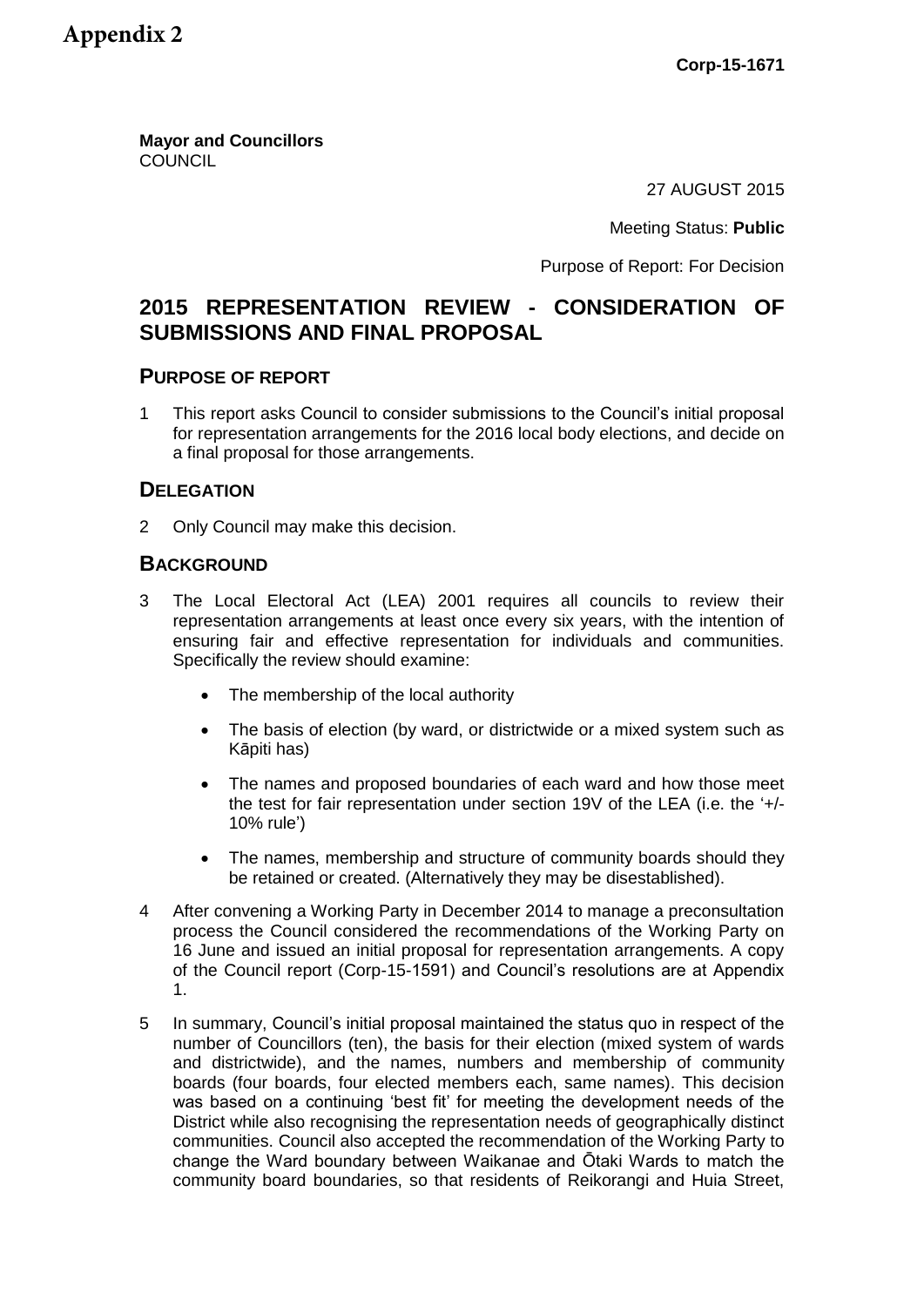formerly divided across Ward boundaries, would then reside in the same Ward and Community Board area (ie Waikanae). This decision was made with reference to the new enabling section 19V(3)(ii) of the LEA.

- 6 In accordance with statutory provisions Council advertised its initial proposal in local newspapers on 24 and 25 June, inviting submissions from the community. The decision was also publicised through public displays of the resolution, background material and maps in District Libraries and the Service Centres and followup explanatory articles. The deadline for submissions was 31 July.
- 7 The initial proposal was formally circulated through all four Community Boards, two of whom endorsed the initial proposal without amendment (Ōtaki and Paekākāriki), and two of whom decided to make a submission (Waikanae and Paraparaumu-Raumati). Copies of resolutions from the Community Board meetings are at Appendix 2. A number of submissions were also received from other organisations and members of the community. Four submitters indicated they wished to speak and Council heard three of these at the Council meeting on 11 August (the fourth could not attend due to illness). Although Council has already received all submissions in preparation for the hearing on 11 August, copies of them are at Appendix 3 for reference.

| <b>SUB</b>     | <b>NAME</b>                                         | <b>COMMENTS</b>                                                                                                                                                                                                                                                                                                                                                                                                                                                        |
|----------------|-----------------------------------------------------|------------------------------------------------------------------------------------------------------------------------------------------------------------------------------------------------------------------------------------------------------------------------------------------------------------------------------------------------------------------------------------------------------------------------------------------------------------------------|
| 1              | Lynette Wharfe                                      | Supports the initial proposal especially<br>in respect of the Ward boundary<br>change                                                                                                                                                                                                                                                                                                                                                                                  |
| $\overline{2}$ | Federated<br>of<br><b>New</b><br>Farmers<br>Zealand | Generally supportive of Council's<br>proposal to retain mixed system, Ward<br>boundary change and retention of<br>Community Boards. However, it is<br>important to ensure stronger<br>representation of rural concerns.<br>Representation shouldn't be based<br>purely on population. Isolated<br>communities should be recognised as<br>a special case. Proposes Council<br>introduce a Rural Board to act as<br>reference group to Council on rural<br><b>issues</b> |
| 3              | <b>Waikanae Community Board</b>                     | Supports the proposed boundary<br>change but asks that the initial<br>proposal be amended to include an<br>additional meshblock so that<br>residents of Aston Road and Kebbel<br>Drive (Waikanae Downs) can be<br>included in the Waikanae Ward area                                                                                                                                                                                                                   |
| 4              | Paraparaumu-Raumati<br><b>Community Board</b>       | Requests the initial proposal be<br>amended to include an additional<br>elected member for the Board,<br>bringing the number of elected<br>members to five                                                                                                                                                                                                                                                                                                             |

8 Council received a total of ten submissions summarised as follows: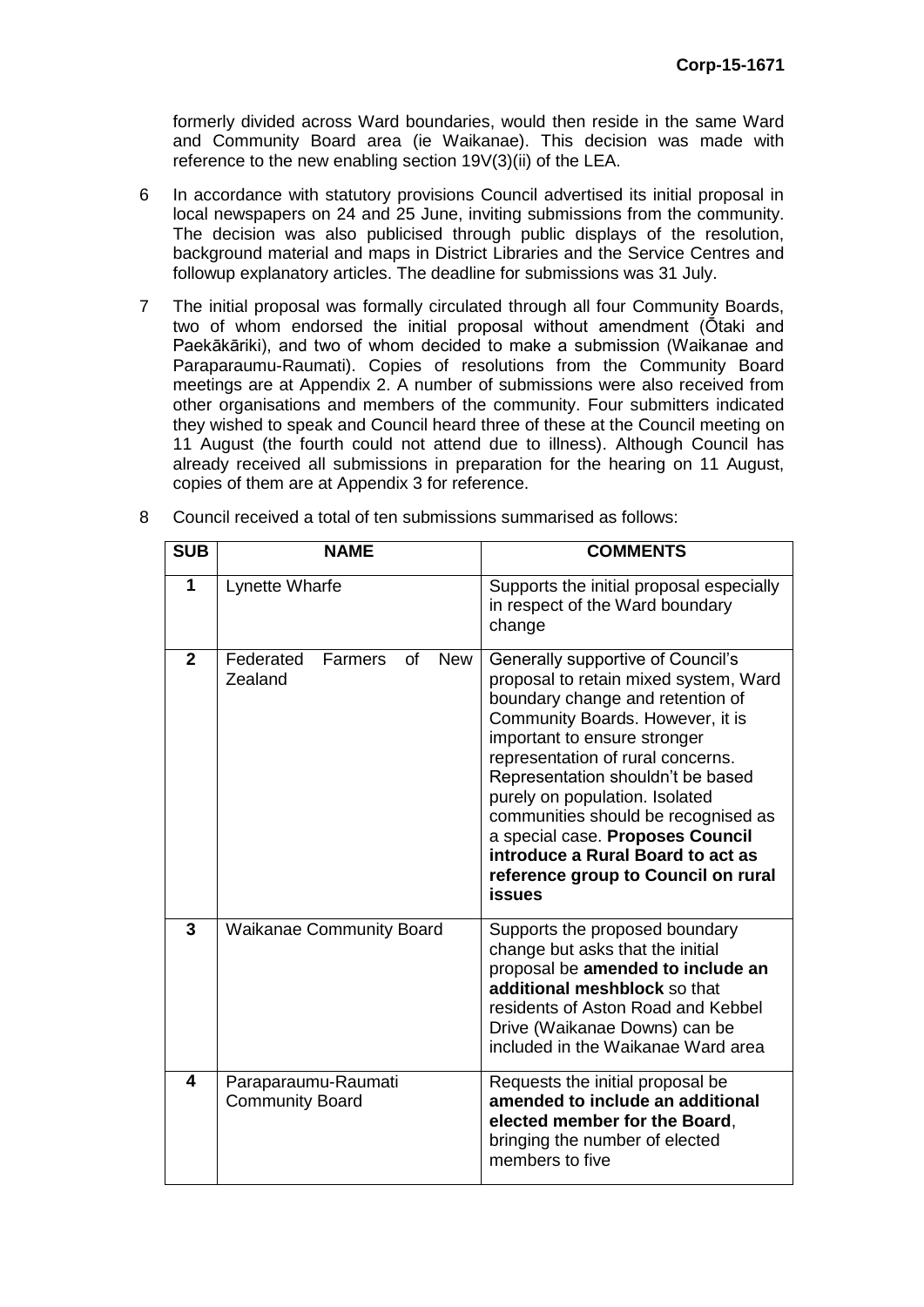| 5  | <b>ART Forum</b>             | Supports the initial proposal, noting<br>the proposed ward boundary change<br>better aligns with recognised iwi<br>boundaries between Ngāti Raukawa<br>and Te Āti Awa                                          |
|----|------------------------------|----------------------------------------------------------------------------------------------------------------------------------------------------------------------------------------------------------------|
| 6  | Chrissie and John Greenhough | Asks Council to amend the initial<br>proposal to include the residents of<br><b>Aston Road and Kebbel Drive in the</b><br>ward boundary change so that these<br>residents are in the Waikanae Ward as<br>well. |
| 7  | Gwynn Compton                | Supports the initial proposal                                                                                                                                                                                  |
| 8  | Kapiti Grey Power            | Supports the initial proposal                                                                                                                                                                                  |
| 9  | Neil Woodbury                | Supports the initial proposal<br>with<br>regard to the ward boundary change                                                                                                                                    |
| 10 | Murray Ballinger             | Supports the initial proposal with<br>regard to the ward boundary change                                                                                                                                       |

# **ISSUES AND OPTIONS**

### Preliminary considerations

- 9 The Council needs to consider all submissions received, and must be able to demonstrate that it has done this by providing reasons for the acceptance or rejection of submissions. The final proposal must be based on submissions or else the initial proposal needs to be retained. Otherwise the community has not had an opportunity to give feedback on the proposal and the community then has grounds to submit appeals and/or objections (see paras 52-53). This was borne out by legal advice obtained in relation to the 2009 review: "A section 19N decision that is not based on submissions may be unlawful or unreasonable."
- 10 The Council must also ensure that it acts in a legally fair way in considering submissions. In particular, if any person exercises the right to be heard under section 19M (3) of the LEA, the LGC Representation Review Guidelines recommend that only local authority members who hear the submissions participate in the decision-making on those submissions<sup>1</sup>.
- 11 The Council's public notice of its final proposal under section 19N(2) LEA is required to state the reasons for any amendments and the reasons for any rejection of submissions, so the reasons must be recorded in the Council's resolution on its final proposal.

## Discussion of Issues raised in Submissions

12 All submissions generally support the Council's initial proposal:

 1 LGC Guidelines: Representation Reviews (October 2014) p33, para 8.22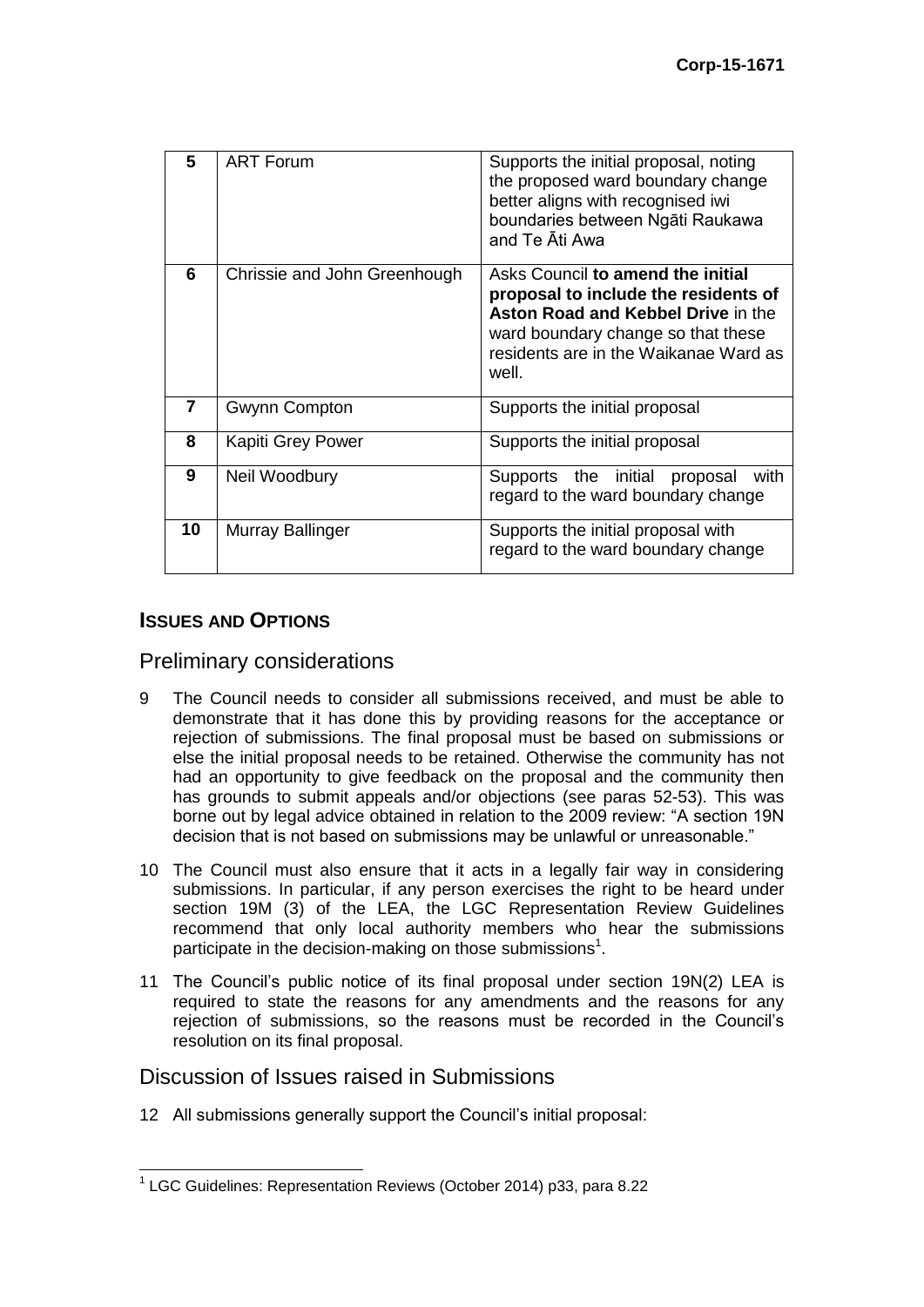- A. Six of the ten submissions state particular support or draw particular attention to the Ward boundary change. Two submissions are from residents in Huia Street and one submission from a resident in Reikorangi – all supporting the proposed boundary change. Two submissions request the adjustment of the proposed boundary change to add another area into the Waikanae Ward.
- B. One submission requests Council consider the representation needs of the rural population and proposes that a Rural Board be set up to advise Council (as a reference group).
- C. One submission asked Council to add another elected member to the membership of a Community Board.
- 13 Each of the proposals at A, B and C are discussed in turn below.

#### *A. Include additional area in the Ward boundary change*

- 14 Residents in the Waikanae Downs area (Submission 6) argue that they should also be brought into the Waikanae Ward area, (they are currently in the Paraparaumu Ward) as they are closer to all the services in Waikanae, indeed much closer than residents of Reikorangi and Huia Street. They were 'astonished' on moving into the area to find that they were unable to vote for a Waikanae Community Board member or a Waikanae Ward Councillor, instead having to vote for Paraparaumu Ward Councillors when they are ten minutes' drive away from Paraparaumu and do not consider themselves Paraparaumu 'locals'. Their submission is supported by the Waikanae Community Board (Submission 3).
- 15 A map showing current Ward boundaries is at Appendix 4.
- 16 If Council decided to accept this amendment it would require the adjustment of the Ward and Community Board boundaries around an additional meshblock. The population of the Waikanae Downs area is around 150 people, so it would be a case of taking this group out of the Paraparaumu Ward/Paraparaumu-Raumati Community Board areas and placing them within the Waikanae Ward and Waikanae Community Board areas). As far as is practicable Ward and Community Board boundaries should align, and the splitting of meshblocks should be avoided (and in fact would *not* need to be split in this instance). A map at Appendix 5 shows the adjustment, and an accompanying table shows the impact of the addition on the +/- 10% rule. It does increase the degree of noncompliance but only minimally, and the same argument being made for the boundary change in the initial proposal could be made here ie reference to clause 19V(3)(ii) of the LEA, that the change is being made to avoid splitting a community of interest.
- *B. The representation needs of the rural community*
- 17 The submission from Federated Farmers (Submission 2) argues that 'the weighting of representation solely on population takes insufficient consideration of rural communities and the particular financial and regulatory impact that council decision making has on the rural area and rural people'. The submission cites clause 19V(3)(a)(i) of the LEA which provides for non-compliance with the +/-10% rule for island communities or isolated communities. While supporting Community Boards, the submission argues that Board members do not have voting power around the Council table and calls for 'specific rural representation at the Council table' involving a Councillor that is 'in tune with the needs and issues of the farming community'. This could be achieved, the submitter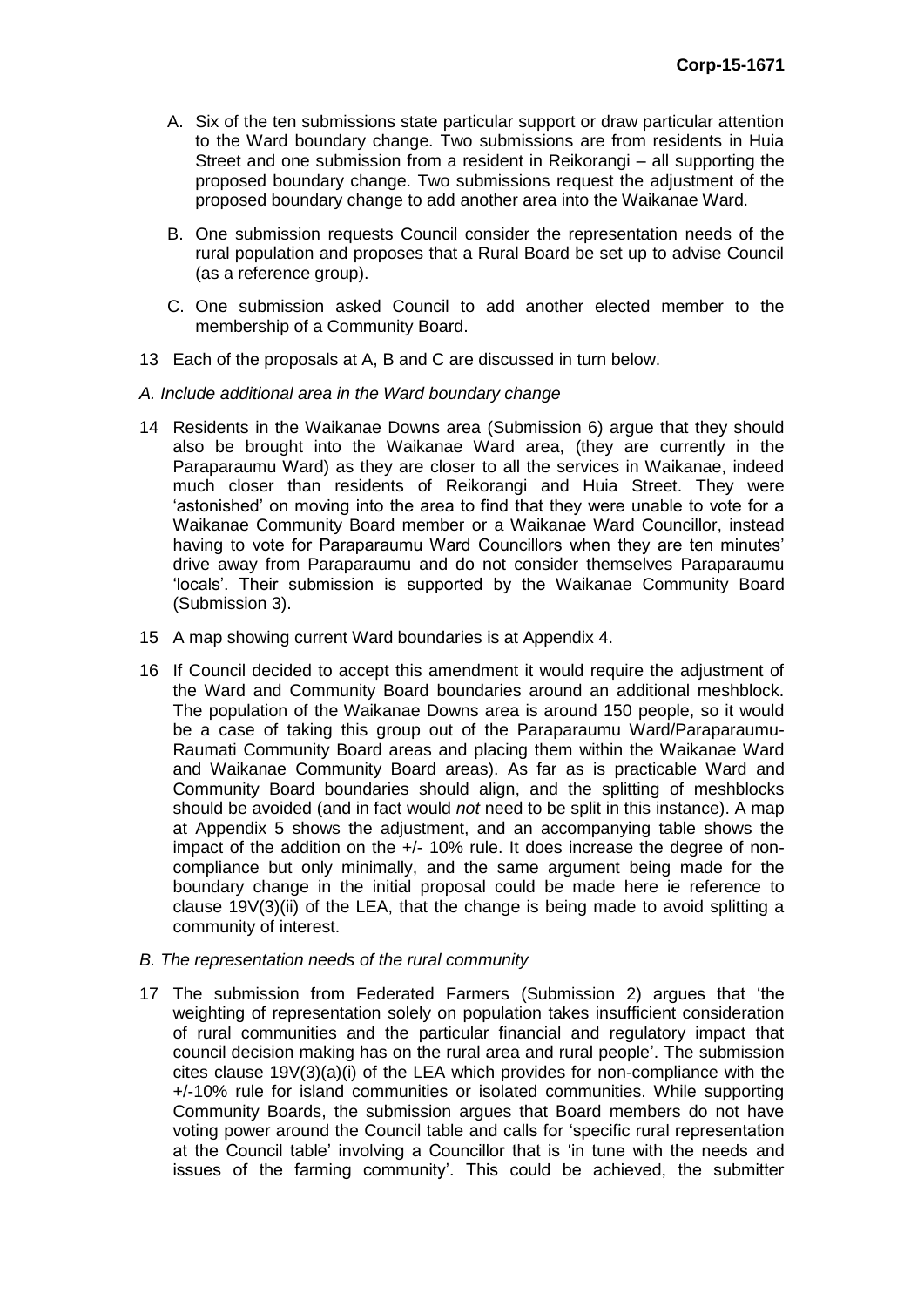suggests, by Council establishing a formal Rural Board – not a rural ward - that acts as a reference group to Council on rural issues.

- 18 The arguments for the representation needs of the rural population are strongly articulated. However, the establishment of a Rural Board as a reference group is outside the scope of the representation review. The Council already has a number of Advisory Groups, and a number of other special interest groups with which it engages. With respect to the request for a Rural Advisory Board, either the present Council could consider it at a later meeting as part of a wider review of such advisory groups or make a recommendation to the incoming Council in 2016 to consider the issue. Either way, the proposal would carry resource implications which require a considered assessment. As it stands, the request cannot form part of today's deliberations.
- 19 Councillors, whether they are Ward Councillors or elected Districtwide, make a declaration of office to represent the interests of the whole District, not just any one group.
- 20 Although the submitter is not requesting the establishment of a separate rural ward, it is worth noting that this would be a matter for a representation review and indeed the model was proposed in the 2009 review but without gaining any traction amongst the community or elected members at the time, and it has not surfaced significantly in this current review during the preconsultation or submission phases. Since 2009 the District's rural population has decreased from 9% to 7%, (around 4,000 people, most of whom reside in Ōtaki) which is not to say that the argument for a rural ward is moot. The issue of ensuring fair and effective representation for communities is key and rests on more than the +/-10% rule compliance. However the Local Government Commission (LGC) Representation Review guidelines offer these comments on clause 19V(3)(a)(i) pertaining to isolated communities:
	- Isolation needs to relate to the ability of a community to receive appropriate representation by elected members
	- Isolation needs to be evidenced by things such as significant distance or travel time, or other physical/practical travel, and/or communications difficulties, or service reliability problems
	- For a community to have enhanced representation on the grounds of isolation, a significant proportion of the population of the area should be physically isolated
	- Physical separation alone may not necessarily constitute isolation
	- An area may not be isolated simply because it is rural in nature

#### *C. Additional elected member for the Paraparaumu-Raumati Community Board*

21 The submission from this Board (Submission 4) asks Council to amend its initial proposal by adding another elected member to the membership of the Board 'on the grounds of having the largest population in the District to represent, and due to the increasing workload of the Board'. The Board also cites as an additional rationale for the request: 'on a number of occasions the Ward Councillors have abstained from voting on issues brought before the Board, bearing in mind their obligation to vote at the Council table in the interests of the whole District'. An additional elected member, they argue, would 'provide fairer and more effective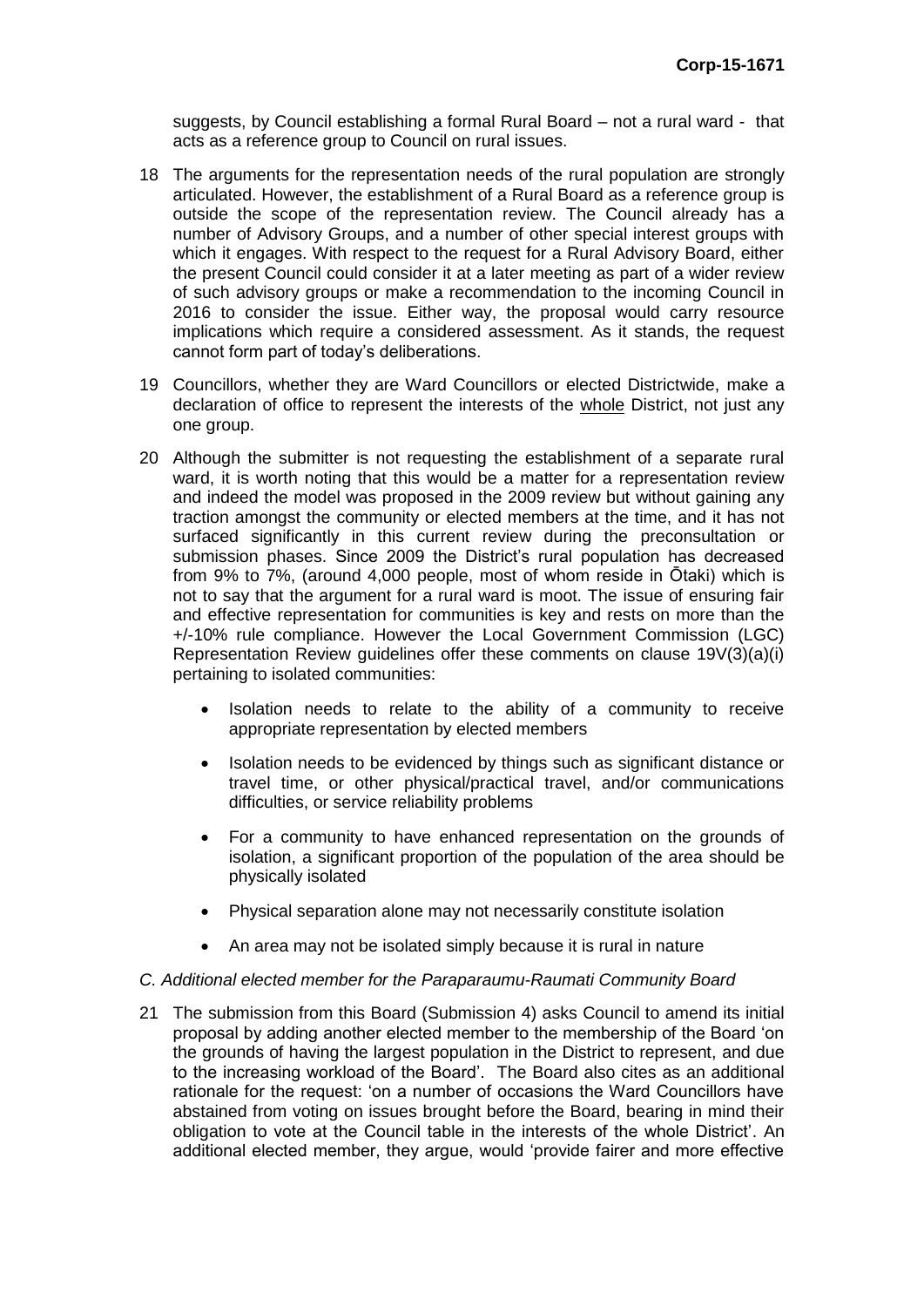representation at the grassroots level for the largest group of communities of interest'.

- 22 The Paraparaumu-Raumati Community Board represents at present a population of 28,500 (56% of the District), and has four elected members, which is 7,125 people per elected member. If an additional elected member was added this would reduce to 5,700 people per elected member. The Board currently has the same number of elected members as all the other boards.
- 23 Under clause 19F of the LEA every community board is to consist of not fewer than four members nor more than 12 members, and is to include at least four elected members. There may be appointed members also but the number of these is to be less than half the total number of members. Where there is a ward system in place the Ward Councillor/s must be appointed back to the Board  $(19F(3)(b))$ .
- 24 The request by the Board for additional membership was also raised during the 2009 review. At that time the Board did not think that appointing back two Ward Councillors would sufficiently address the greater workload of that Board. They requested an increase of the number of elected members from four to six.
- 25 The LGC in its 2010 determination, reflected:

*We are not persuaded that population of the community is a sufficient argument to increase the number of elected members of the board. We understand that all boards, regardless of their respective populations, have a similar role. On this basis we have determined that the Paraparaumu-Raumati Community Board will continue to have four elected members. However, in line with the Council's initial proposal we have determined that both ward councillors will be appointed to the Paraparaumu-Raumati Community Board. This is in recognition of the size of the community, and to provide for all ward councillors in the district to be appointed members of their local community board.*

26 If Council agreed to increase the membership this would increase the overall numbers of elected members to 28. The Representation Review Working Party recommended that the total number of elected members not be increased as a result of the Review.

### **STEPS IN THE PROCESS**

- 27 Taking into account the issues raised by the submitters as outlined above and at Appendix 3, the review needs to follow a step by step process:
	- 1. Identify the communities of interest in the District

2. Review the number of members on the Council and decide what the appropriate number is required for the effective governance of the District

3. Determine fair and effective representation for identified communities of interest of the District, including a review of the ward structure and ward boundaries

- 4. Review Community Boards:
	- the need for existing and/or additional Community Boards
	- Community Board boundaries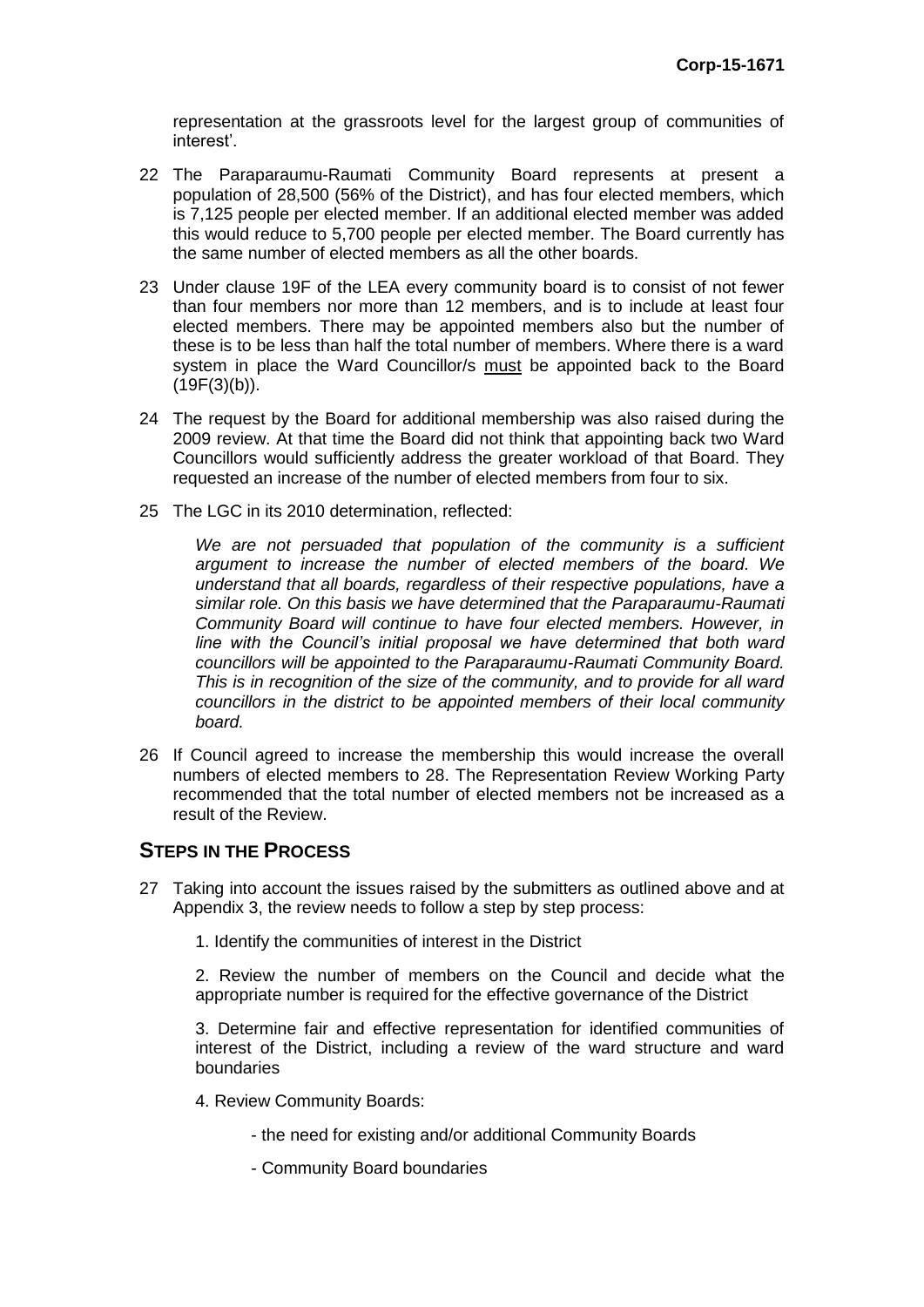- the number of members for each Community Board

### *Step 1 – identify communities of interest*

- 28 While there is no legal definition of the term 'communities of interest', there are a number of defining characteristics which may be considered:
	- A sense of community identity and belonging
	- Similarities in the demographic, socioeconomic and/or ethnic characteristics of the residents
	- Similarities in economic activities
	- Dependence on shared facilities in an area, including schools, recreational facilities and retail outlets
	- Physical and topographical features
	- The history of the area
	- Location of marae
	- Transport and communication links
- 29 There have been no new communities of interest identified through submissions.
- 30 It is notable that a number of submitters have pointed to the proximity of shared facilities (shopping outlets) and unique transport links (only one road in and out of areas) as reinforcing their support for the boundary change and that they identified more as part of one community over another.
- 31 For these reasons the recommendation is to retain the five communities of interest identified in Council's initial proposal, as per recommendation 57.

#### *Step 2 - review the number of Councillors required for effective governance*

32 There were no submissions specifically on this issue so therefore no changes are recommended to the initial proposal of a Mayor (elected at large) and ten Councillors. However, it should be noted that if the request for an additional community board member is met, that will increase the overall number of elected members for the District.

#### *Step 3 – determining fair and effective representation for the communities of interest including wards and ward boundaries*

- 33 The Council must consider which basis for election (wards, districtwide or mixed) best meets the needs of the identified communities of interest. The legislation is neutral on whether a district should be divided into wards – where communities of interest are located in geographically distinct areas a ward system may be appropriate.
- 34 In its initial proposal the Council considered that continuing with a mixed system of five Ward Councillors and five Districtwide Councillors was the best fit for the District, enabling representation of its communities of interest in a way that recognised their geographically distinct natures, while also meeting the wider developmental needs of the District as a whole.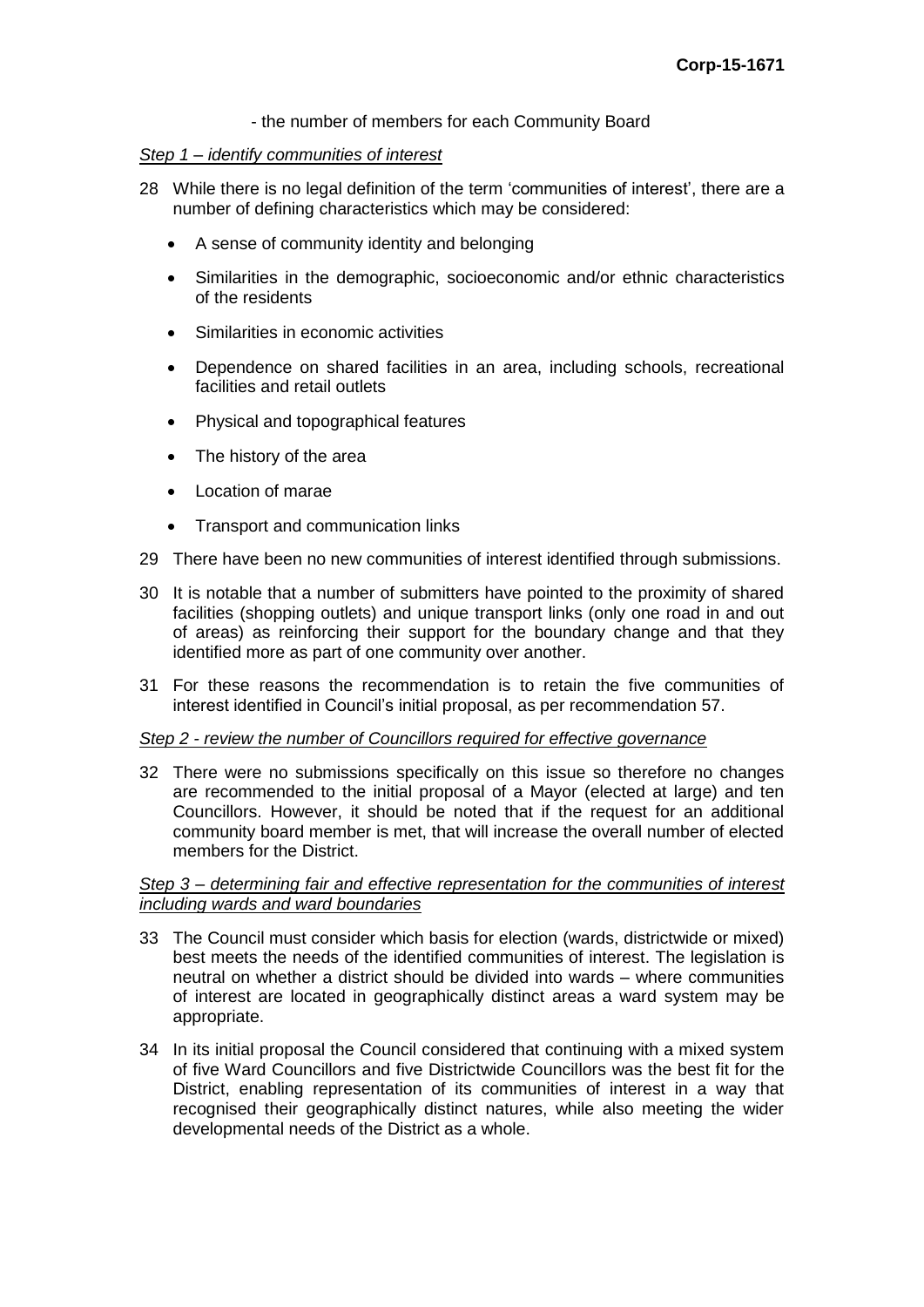- 35 There were no submissions received objecting to the mixed system proposed. Six submissions supported the proposed structure (and the other submissions focussed more on the boundary issue).
- 36 In its initial proposal Council also voted to maintain the status quo in respect of the Ward boundaries except with a change that would align the Waikanae/Otaki Ward and Community Board boundaries. The LEA (clause 19T(1)(c)) says that so far as is practicable, ward boundaries should coincide with community boundaries. Council proposed the change in response to a longstanding issue identified by residents. The adjustment would see residents in Huia Street and Reikorangi brought into the Waikanae Ward area. As indicated above a number of submissions from residents support this change. Two submissions ask for the boundary change to go further and include an additional meshblock in the Waikanae Ward (moving it from the Paraparaumu Ward/Paraparaumu-Raumati Community Board) for the same reason ie to avoid splitting a community of interest.
- 37 If the boundary change, with or without this additional meshblock, is adopted as the final proposal the matter must automatically be referred to the LGC for final determination, as the change is non-compliant with the +/-10% rule for proportional representation. A recent amendment to the LEA allows Council to now make the argument to the LGC that keeping a community together is more important than mathematical conformity.
- 38 It is recommended that Council confirm its initial proposal in respect of a mixed system with five Ward Councillors and five Districtwide Councillors and confirm the same Ward structure and boundaries with the exception of an additional adjustment to the proposed boundary change for Waikanae and Ōtaki by adding an additional meshblock as per Appendix 5.

### Step 4 – review of Community Boards

- 39 There were no submissions requesting that the Community Boards be disestablished or reduced so no changes to the initial proposal are proposed.
- 40 However, there was one submission calling for an increase in a Board's elected membership and Council may decide to do this, noting however that it would increase the overall number of Elected Members for the District, and that the two Ward Councillors must be appointed back to the Board.

### **CONSIDERATIONS**

### Policy considerations

41 There are no policy considerations.

### Legal considerations

42 This report has been reviewed by legal counsel. The representation review is a statutory process prescribed in section 19 of the Local Electoral Act. Other relevant sections of local government legislation include Section 3, Section 10(1), Section 13, Section 14(1), and Sections 76(5), 77, 78, 81, and 82 of the Local Government Act 2002. Council may only amend its initial proposal in the light of submissions.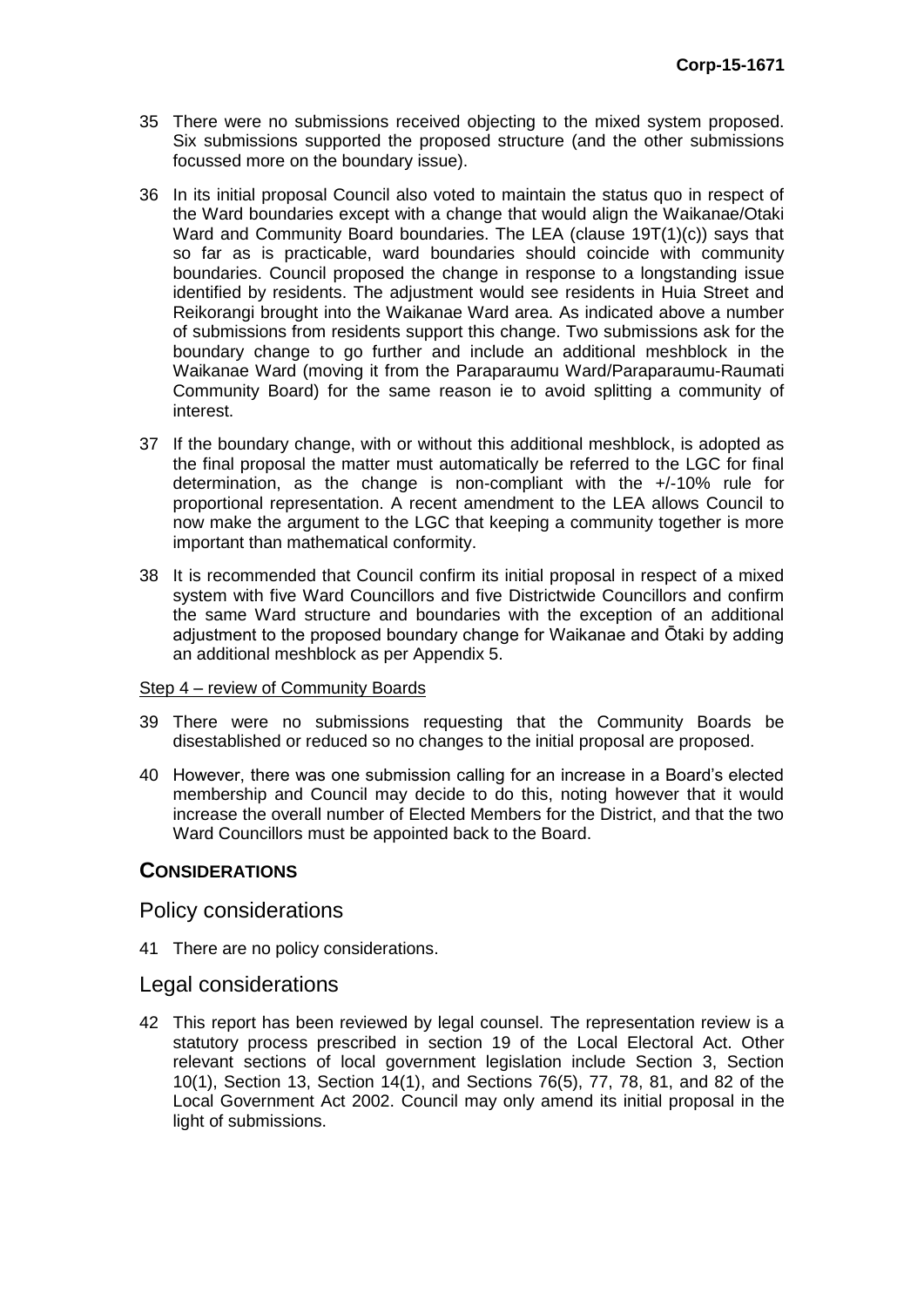## Financial considerations

43 Financial considerations should not dictate the kind of representation arrangements required to most fairly and effectively represent individuals and communities.

### Tāngata whenua considerations

44 The ART forum has submitted (Submission 5) supporting Council's initial proposal and noting that the proposed boundary change aligns with recognised iwi boundaries for Ngāti Raukawa and Te Āti Awa.

## **SIGNIFICANCE AND ENGAGEMENT**

## Degree of significance

45 This matter has a high degree of significance under Council policy.

### Consultation already undertaken

46 The initial proposal was formally circulated through a round of Community Board meetings during July.

### Engagement planning

- 47 Engagement has occurred through prescribed statutory processes, including the calling and hearing of submissions.
- 48 Council's final proposal will be widely disseminated including through the next round of Community Board meetings and through Council Services Centres and Libraries as well as being advertised in local newspapers. The community's right to lodge appeals or objections will be highlighted.

### **Publicity**

49 The Council's decision on its final proposal will be publicly advertised in accordance with statutory requirements in local newspapers on 2 and 3 September.

# **NEXT STEPS**

- 50 When Council's final proposal is advertised this will signal the opening of a period when appeals and objections may be submitted against the proposal.
- 51 An appeal may be made by a submitter on the initial proposal on matters related to their original submission (clause 19O LEA).
- 52 An objection may be lodged by any person or organisation if a local authority's final proposal differs from its initial proposal (clause 19P LEA). The objection must identify the matters to which the objection relates.
- 53 The period for appeals and objections will close on Monday 5 October. There is no provision in the LEA for the acceptance of late appeals or objections.
- 54 If there are appeals or objections received the Council must refer the matter to the LGC for the final decision. However, if no appeals or objections are received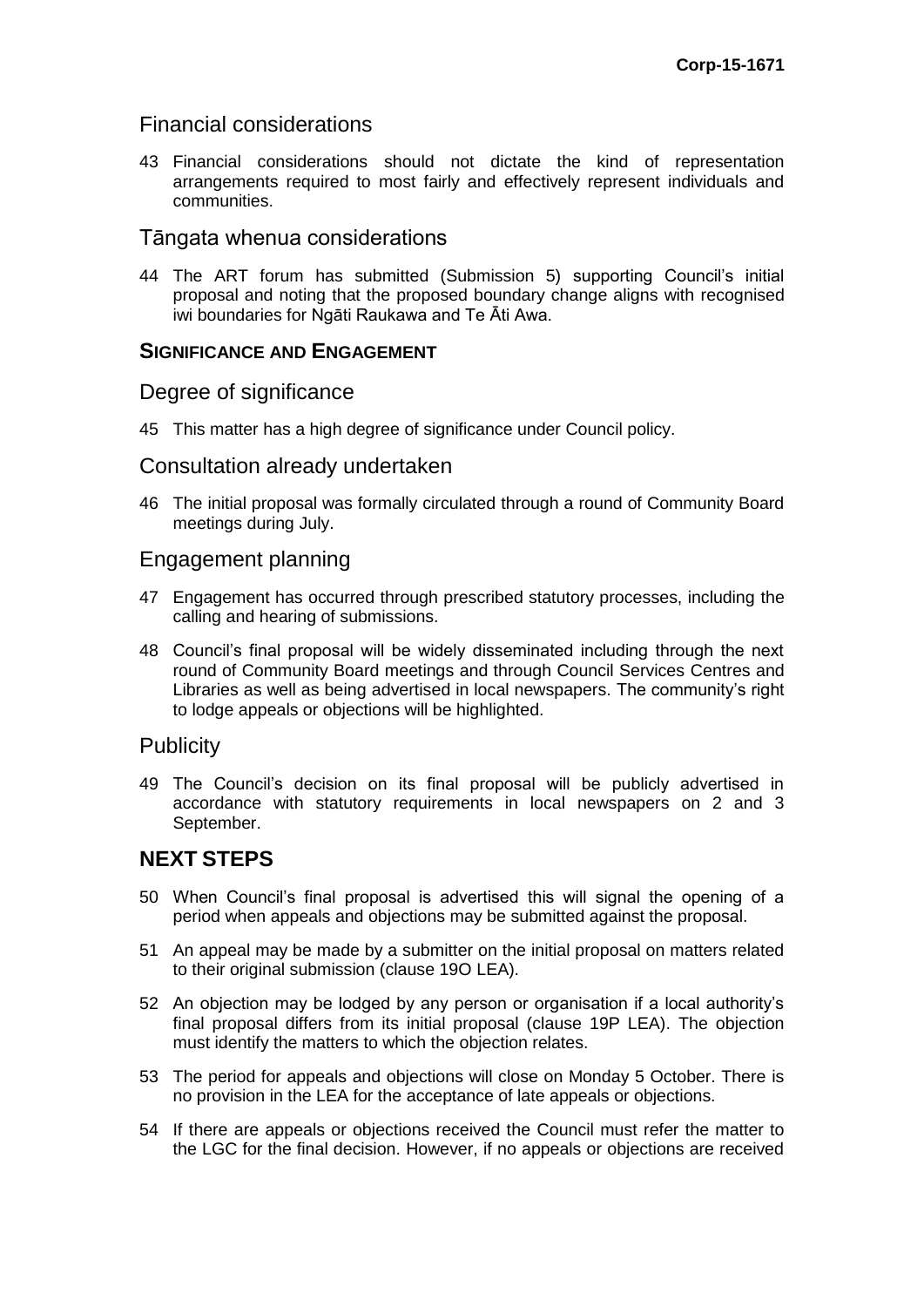the Council will still have to refer the matter to the LGC as the final proposal would not comply with the '+/- 10% rule' (clause 19V).

# **CONCLUSION**

55 Council is required to make a decision on its final proposal for representation arrangements applying to the 2016 local authority elections. This decision should be in the light of submissions received. Ten submissions were received, and four submitters spoke to their submissions. Council may consider additional amendments on two matters: an extension to the proposed boundary change, and an additional elected member for the Paraparaumu-Raumati Community Board.

# **RECOMMENDATIONS**

56 That the Council receives Submissions 1 to 10 to the Council's initial proposal for representation arrangements, as adopted on 18 June 2015 and notes that these submissions are considered as part of the Council's deliberation and final proposal on representation arrangements for the 2016 local authority elections.

### **Communities of interest**

57 That after considering the submissions the Council confirms its initial proposal and identifies that the distinct geographic communities of interest for the Kapiti Coast District are as follows, and notes that these will form the basis for consequent decisions regarding fair and effective representation:

| <b>Community</b> | <b>Descriptor/Reasons</b>                                                                                                                         |  |
|------------------|---------------------------------------------------------------------------------------------------------------------------------------------------|--|
| Ōtaki            | Separate township/s with associated rural areas, a major<br>river and its own water supply                                                        |  |
| Waikanae         | Separate geographic community of interest, with major<br>river                                                                                    |  |
| Paraparaumu      | Paraparaumu is the largest central community<br>and<br>therefore warrants separate recognition                                                    |  |
| Raumati          | Although closely linked geographically with Paraparaumu it<br>identifies itself as a distinct community                                           |  |
| Paekākāriki      | Separate village with a strong community of interest with a<br>natural boundary at Queen Elizabeth Park in the north, and<br>its own water supply |  |

### **Number of Councillors**

58 That after considering submissions Council confirms its initial proposal that for the 2016 local authority elections the Kapiti Coast District Council shall comprise a Mayor elected at large and ten Councillors, for the reason that there has been no call for change, and that the number of members has been working well to provide representation for a District of this size.

#### **Ward system and basis of election**

59 That after considering submissions Council confirms its initial proposal that for the 2016 local authority elections the Kapiti Coast District Council shall be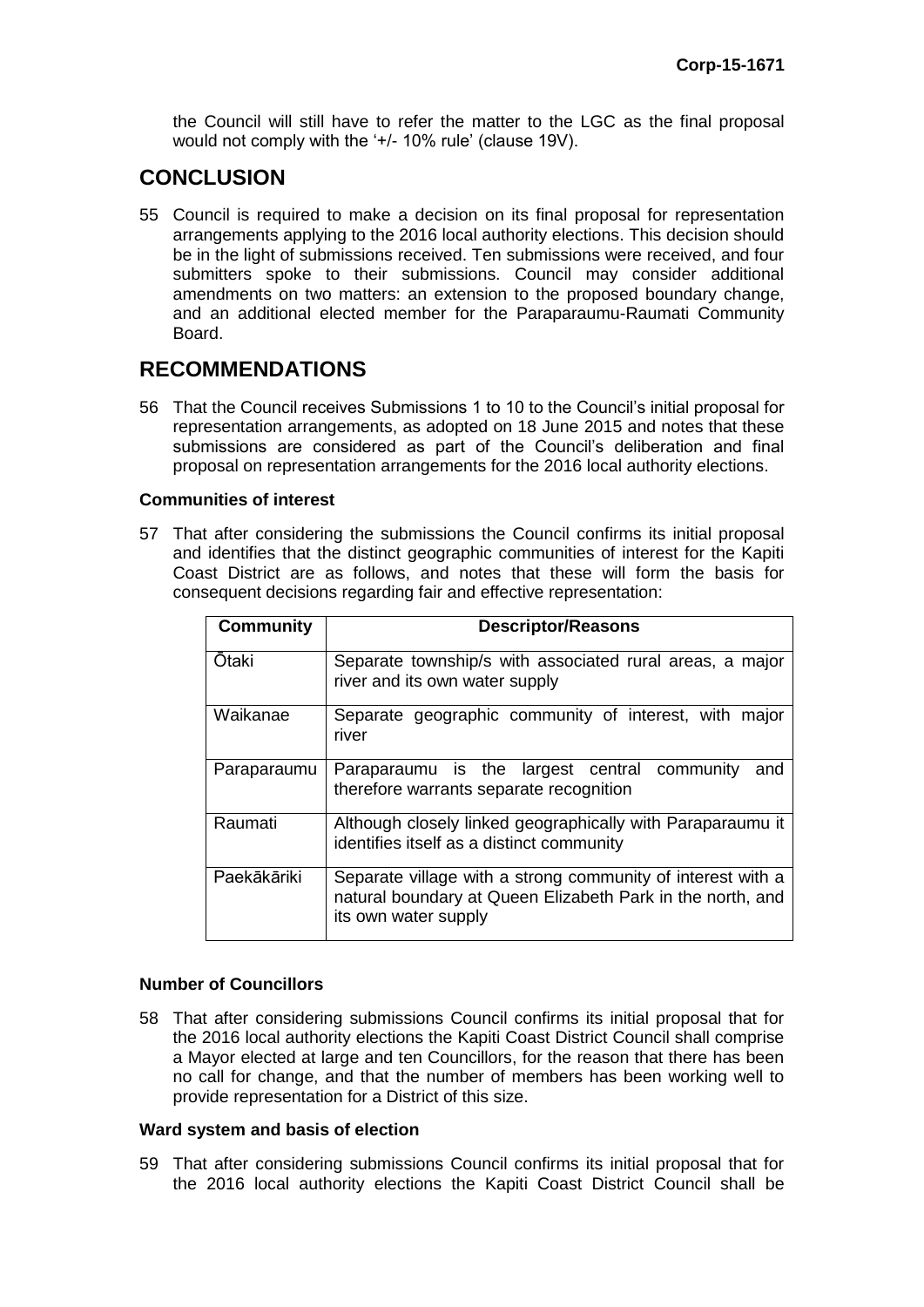divided into four wards to provide the various geographically distinct communities of interest with effective representation. The four wards will be:

Ōtaki Ward

Waikanae Ward

Paraparaumu Ward

Paekākāriki-Raumati Ward

- 60 That after considering submissions Council confirms its initial proposal that for the 2016 local authority elections the Kapiti Coast District Council shall comprise a mixed system of representation and that the ten Councillors shall be elected as follows:
	- 1 member from the Ōtaki Ward
	- 1 member from the Waikanae Ward
	- 2 members from the Paraparaumu Ward
	- 1 member from the Paekākāriki-Raumati Ward (current boundary)
	- 5 members elected Districtwide
- 61 That Council considers, in the light of submissions, to amend its initial proposal in respect of a change to ward boundaries:

Pursuant to clause 19V(3)(ii) of the Local Electoral Act 2001, the Council agrees:

(a) that the boundaries of the Ōtaki Ward and the Waikanae Ward be changed, to match those of the Ōtaki and Waikanae Community Boards, which will involve the addition of the following meshblocks to the existing Waikanae Ward (and removal of same from the Ōtaki Ward): 1883500, 1883600, 1883701, 1883703, 1883807, 1883808, 1883901, 1883902, 1883903, 1883904, 1884801, 1998502, 1998600, 1998700; and

(b) that the additional meshblock 1998404 be removed from the current Paraparaumu Ward and Paraparaumu-Raumati Community Board areas and added to the Waikanae Ward and Waikanae Community Board areas.

62 That, for the 2016 local authority elections the communities of the Kapiti Coast District will be represented by

| Otaki Community Board           | 4 elected members and 1 Ward<br>Councillors |
|---------------------------------|---------------------------------------------|
| <b>Waikanae Community Board</b> | 4 elected members and 1 Ward                |
|                                 |                                             |
|                                 | Councillors                                 |
|                                 |                                             |
| Paraparaumu-Raumati Community   | 4 elected members and 2 Ward                |
|                                 |                                             |
| <b>Board</b>                    | Councillors                                 |
|                                 |                                             |
| Paekākāriki Community Board     | 4 elected members and 1 Ward                |
|                                 |                                             |
|                                 | Councillors                                 |
|                                 |                                             |

EITHER: (status quo)